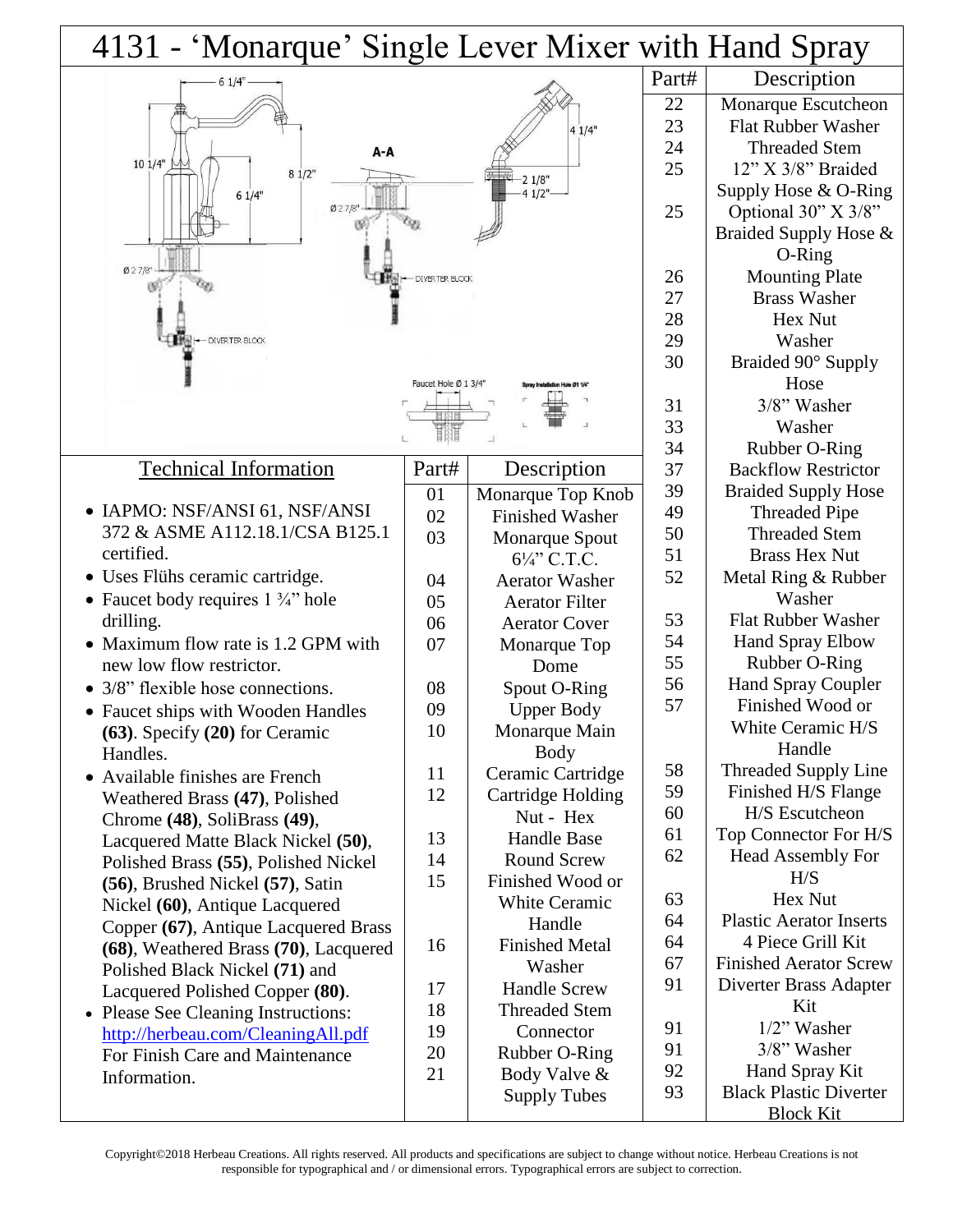Please follow example when ordering parts for 'Monarque' Single Lever Mixer

• To order part #3 – SPOUT

## o 950155**xx**

Please substitute finish number needed in place of **XX**

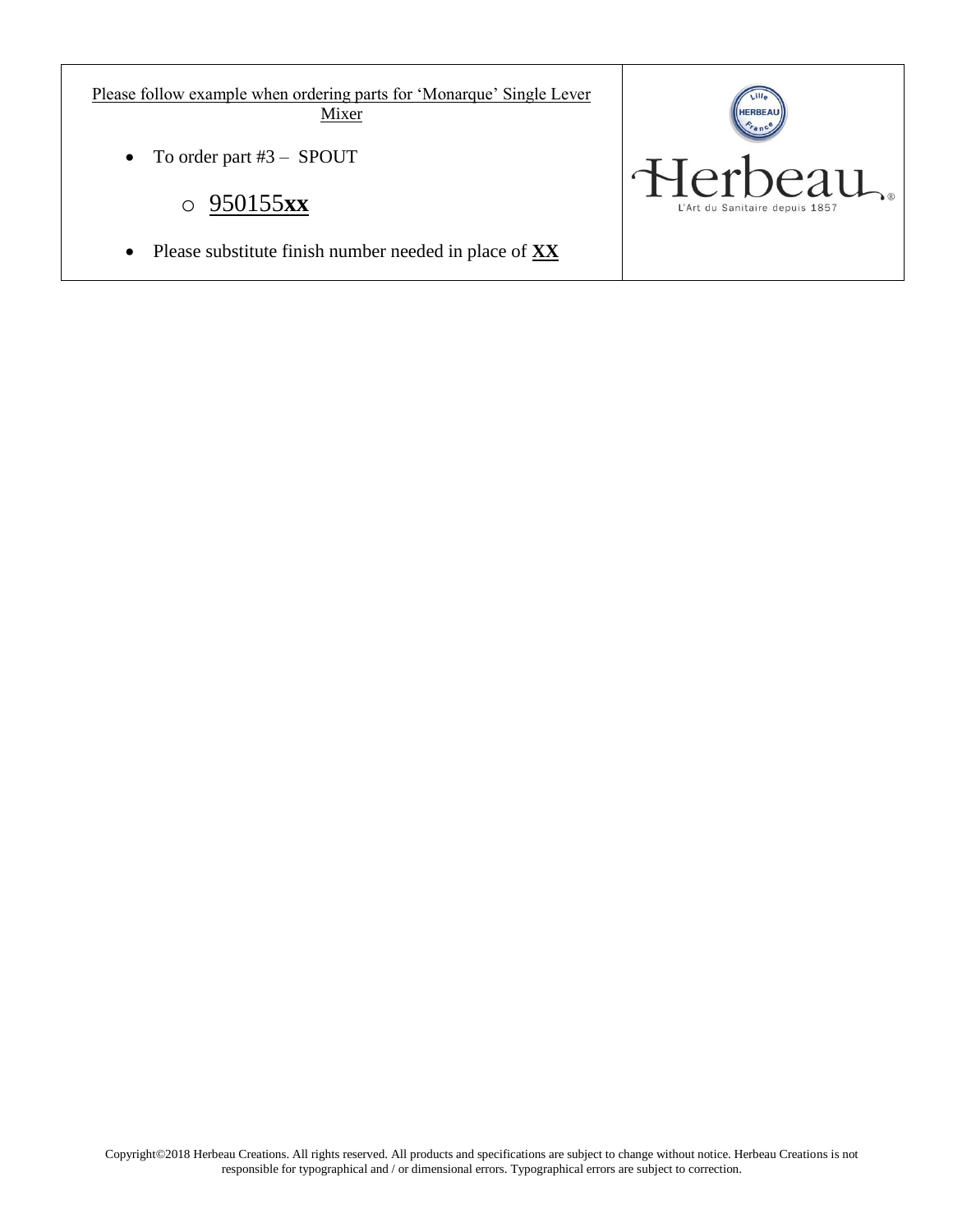